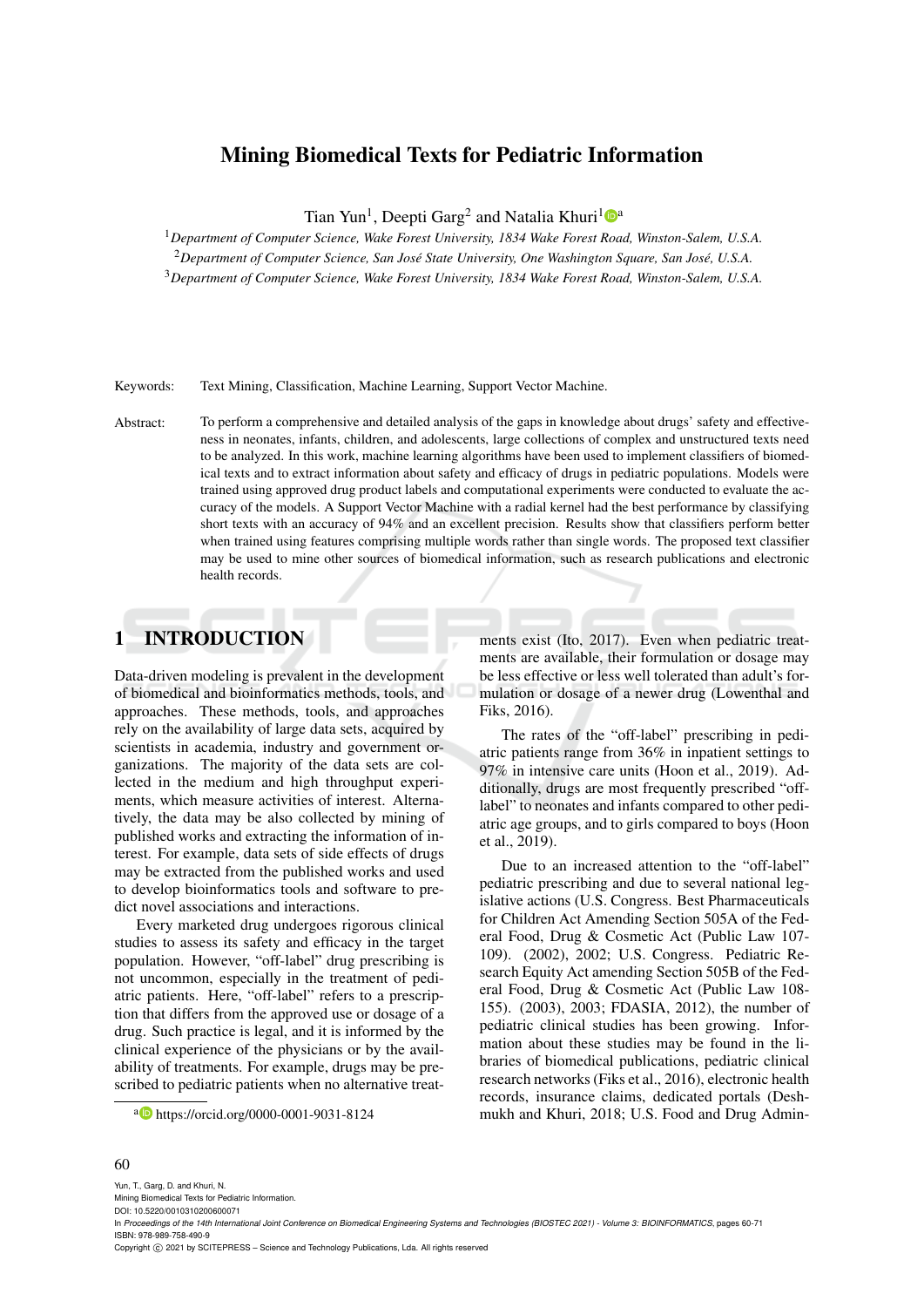istration. New pediatric labeling information dataset, 2020), and even social media (Mulugeta et al., 2018).

However, retrieval of information about drugs' use in pediatric patients is challenging due to the unstructured format of biomedical texts and the diversity of terms that characterize pediatric populations. Pediatric populations encompass children from birth to 17 years of age, and they are typically divided into four age groups, namely, neonates, infants, children and adolescents. However, drug regulations do not prescribe the exact division but rather allow drug developers to identify the appropriate pediatric age cohort based on the scientific evidence, such as the body weight, ability to swallow a specific drug formulation, metabolism of drug enzymes, expression levels of drug membrane transporters, and so on. Thus, it is challenging to search for pediatric information in biomedical literature. For example, while recent search for articles mentioning "pediatric" studies in the PubMed repository of biomedical literature returned 1,010 results, searching for studies in "neonates" returned 426 additional publications.

Supervised machine learning (ML) algorithms may improve or augment biomedical text mining. For instance, a binary classifier may be trained to predict whether a previously unseen text contains information about drug's safety and efficacy in pediatric populations. Additionally, large collections of biomedical texts, could be rapidly screened to retrieve only those texts that contain information relevant to pediatric prescribing, such as drug's efficacy, adverse reactions, dosage, and so on. Finally, automated text mining of biomedical literature may assist drug developers and regulators in identifying unmet needs and research gaps in pediatric drug development.

To train ML classifiers for use in text mining, a large training data set of labeled texts is needed. However, there is a lack of labeled biomedical texts that focus specifically on pediatric patients. To create labeled texts for use in classifier's training, drug product labels may be used. In the US, approved drug product labels contain the most reliable information about drugs' safety and efficacy in pediatric populations. These labels are reviewed and approved by the regulators, and they are updated regularly. They are stored in a special format called Structured Product Labeling (SPL) (Structured product labeling, 2019). The SPL format is approved by the Health Level Seven (HL7) organization, which administers standards for storage, retrieval and exchange of digital health information between different medical systems and entities (HL7 Standards, 2019).

SPL is divided into several hyperlinked sections, and each section is coded using an identifier called

the Logical Observation Identifiers Names and Code (LOINC). For example, PEDIATRIC USE section is coded with LOINC 34081-0. Each drug product is described in its own SPL file, and on average, there are about twice as many SPL files as there are approved drugs. The number of drug product labels exceeds the number of approved drugs because there may be several products associated with a single drug, such as drug products from different manufacturers, drug products in different dosage forms or routes of administration.

Therefore, public availability of the SPL files presents an opportunity to create a training data set. Yet, the process of extracting tagged texts from drug labels is onerous. Firstly, many older (prior to 2005) drug labels do not contain LOINC identifiers. Secondly, pediatric information may be also included in other sections of the SPL files. We propose to circumvent these challenges by using a semi-supervised approach to design and implement a text mining pipeline to accurately and rapidly identify if an unstructured text is related to pediatric use or not. To validate the proposed pipeline, we collected, cleaned, preprocessed and transformed unstructured texts into real-valued vectors containing the term frequency– inverse document frequency (TFIDF) scores, and labeled them as pediatric or nonpediatric texts. The accuracy of our ML classifiers was high, indicating that our proposed approach is a viable first step in the curation of unstructured texts. Additionally, we showed that classification accuracy can be further improved by the selection of most informative features. To the best of our knowledge, our application of MLpowered text mining to the retrieval of pediatric information is a novel contribution.

The remainder of the article is organized as follows. Section 2 reviews relevant prior work. Our approach for the classification of pediatric texts in drug labels is described in Section 3. Section 4 presents experimental results, which are placed in a broader context in Section 5. We conclude the article and present possible future directions in Section 6.

## 2 PRIOR WORK

Biomedical text mining is an active area of research motivated by the opportunities for the extraction of actionable insights from massive collections of unstructured texts. Among these unstructured texts, publicly available drug product labels provide scientific summaries of nonclinical and clinical drug studies, and they include information about drug's indications and contraindications, drug-drug interac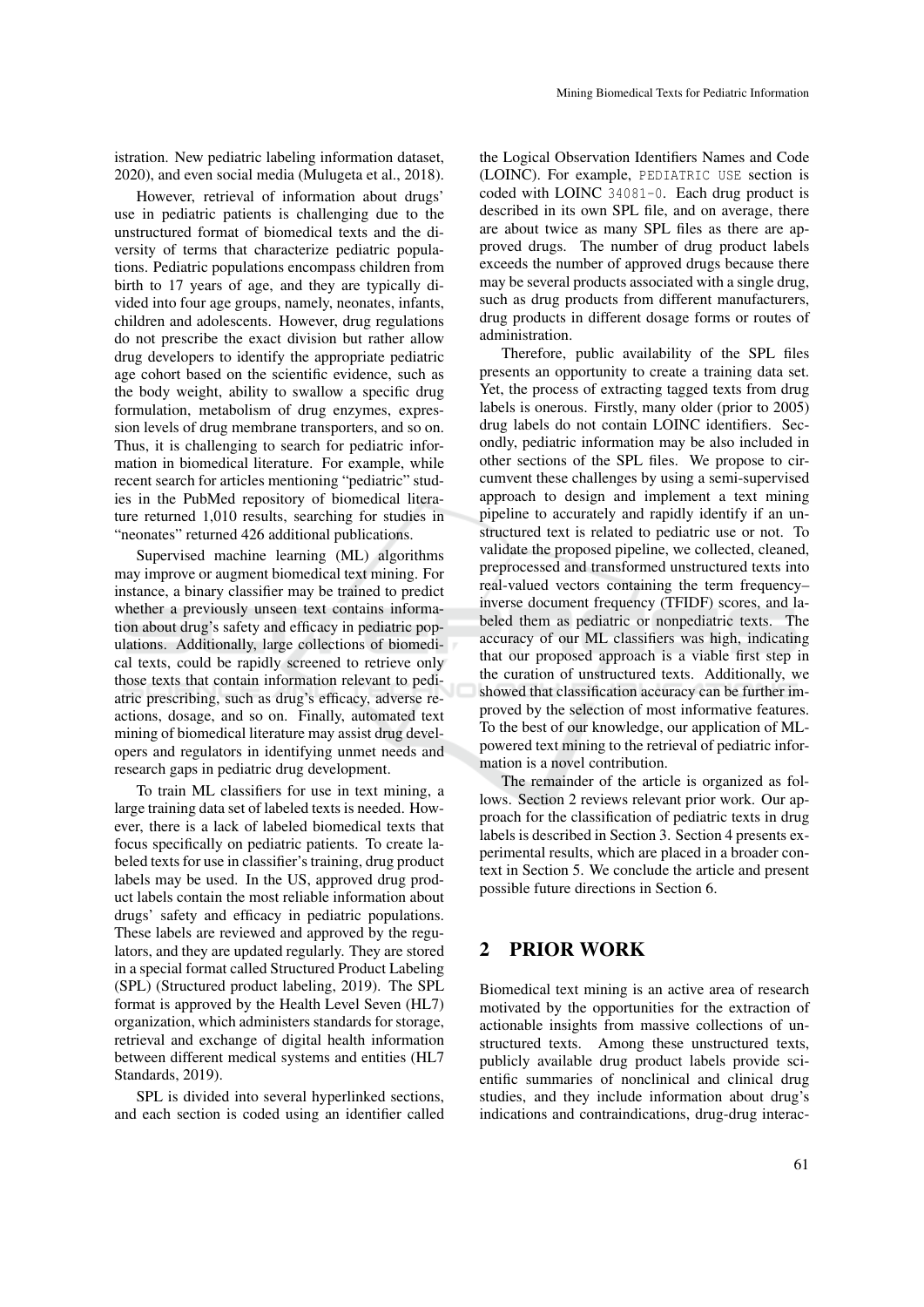tions, adverse effects, dosage, and so on. To date, text mining of drug product labels has resulted in the accurate extraction of drug indications (Névéol and Lu, 2010; Li et al., 2013; Fung et al., 2013; Khare et al., 2014), adverse drug reactions (Bisgin et al., 2011; Demner-Fushman et al., 2018a; Demner-Fushman et al., 2018b; Pandey et al., 2019; Tiftikci et al., 2019), pharmacogenomic biomarkers (Fang et al., 2016; Mehta et al., 2020), patient-reported outcomes (Gnanasakthy et al., 2019) and pregnancy drug risks (Rodriguez and Fushman, 2015).

The majority of methods focus on named entity recognition and relation extraction tasks, and make extensive use of biomedical ontologies, controlled vocabularies, and linguistic information. The reported accuracy of some of these tools is about 80%, however most of the automated information extraction tools are still far from delivering a gold standard without human intervention. Manual curation is needed to either filter the results or to aid with the extraction of information. This is due to the fact that drug indications and adverse reactions are difficult to extract because of co-existing conditions, characteristics of patient cohorts, and so on. In addition to software development, several data repositories have been created from data extracted from biomedical texts, including drug labels (Khare et al., 2014; Fang et al., 2016; Kuhn et al., 2016). They provide easy access to information about each drug, such as its ingredients, dose forms, adverse reactions, and so on.

Despite the rich history of biomedical text mining for the information about drugs' safety and efficacy in general population of patients, little attention has been paid to mining information about drugs' use in special populations, such as pediatric and geriatric patients, pregnant and nursing women. Only two online resources exist for querying drug labels about pediatric use. First, US Food and Drug Administration (FDA) maintains the Pediatric Labeling Information Database (U.S. Food and Drug Administration. New pediatric labeling information dataset, 2020). This database is built from regulatory submissions, which include drug product labels. This resource has very limited search capabilities and is constructed manually, thus, lagging behind the updates of drug product labels. For instance, although over 1,200 pediatric studies have been submitted to the FDA in response to pediatric regulations, only about 800 of these studies are currently listed in the database.

To address the paucity of information about drugs' safety and efficacy in pediatric populations, a second online resource, PediatricDB, was built (Deshmukh and Khuri, 2018). The data of this portal can be queried using drug names, pediatric age group, ther-

apeutic category and so on. Similarly, the frequency of updates in PediatricDB is lagging behind the updates of SPL repository because of its reliance on the manual data curation.

Our work differs from prior research. It addresses the need for the automated retrieval of information which may better inform prescribers, regulators, manufacturers and patients. The output of our classifier may also be used as an input to the existing tools, such as an automated extraction of indications, drug reactions, and so on. Next, we describe our approach in details.

# 3 DATA AND METHODS

## 3.1 Text Mining Workflow

Our text mining workflow comprises five steps, namely (1) data parsing, (2) data partitioning, (3) data preprocessing, (4) data transformation, and (5) validation (Fig. 1). The workflow was executed on Google's cloud servers using CPUs. We experimented with three ML classifiers and performed different validation experiments to assess their usability in different real-life scenarios. First, we estimated classifiers' performance in a 10-fold cross-validation. Second, we validated their performance retrospectively, by classifying texts that were collected at the same time point as the training data set but using a different data collection protocol. Finally, we prospectively validated the performance of classifiers on texts, which were collected at a later time point.

## 3.2 Data Collection and Pre-pocessing

Weekly archives of approved human prescription drugs were downloaded from the public repository DailyMed (DailyMed, 2019) on August 31, 2019. From the downloaded files, 500 SPL files were randomly sub-sampled. Files without the Indication And Usage section were filtered out, leaving 494 SPL files for the downstream processing. Next, SPL files were parsed using a custom SPL parser implemented in the Python programming language, making use of the lxml XML toolkit (lxml, 2019).

We constructed a training data set of pediatric texts by extracting from 494 SPL files, all texts tagged with LOINC 34081-0 (Pediatric Use sections). Next, these texts were removed from the SPL files and two test sets were constructed as follows. The first test data set (Test 1) comprised all texts, which had keywords Pediatric Use in the document tags. After Test 1 texts were removed from the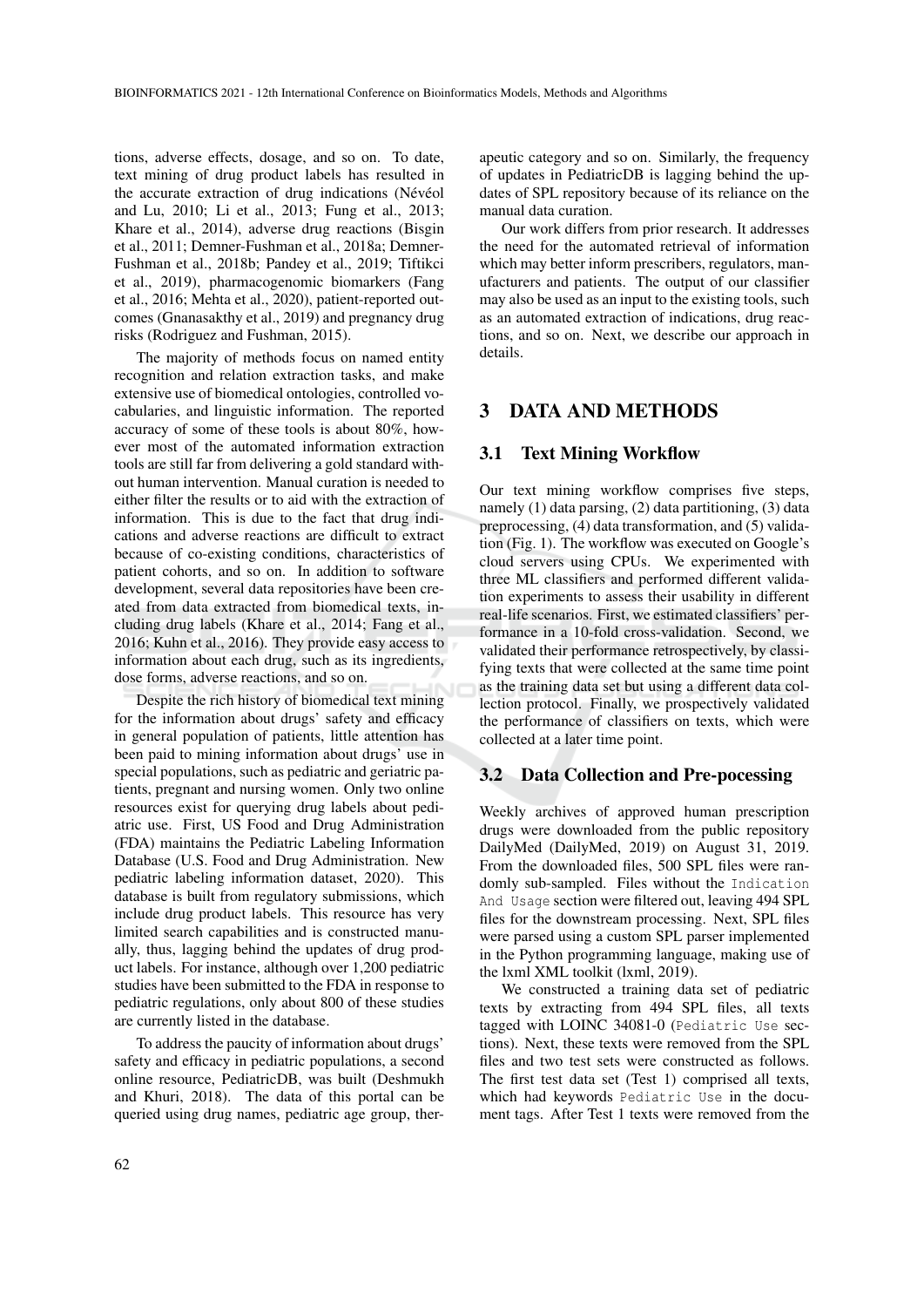

Figure 1: Text mining workflow. Shown are the five steps of building classifiers of pediatric and nonpediatric texts. The details of the data preprocessing steps are shown in the dotted box.

494 files, the second test set (Test 2) was constructed. It comprised the remaining pediatric texts which were found using a case-insensitive pattern search in the remaining sections of the SPL files.

Out of 494 SPL files, 34 contained no pediatric information, and these 34 files were segmented into nonpediatric texts, as follows. First, statistical analysis of sentence lengths of pediatric texts was conducted, and a Poisson distribution was fitted to that data. Next, we sampled text lengths from the fitted Poisson distribution and generated nonpediatric texts of sampled lengths to be used for training and testing. Sampling was done without replacement.

Finally, the last test set (Test 3) was constructed from 31,565 SPL files, which were retrieved at a later date (May 17, 2020). These SPL files were parsed into pediatric and nonpediatric texts. Pediatric texts were extracted using the same protocol as the training pediatric data set. Nonpediatric texts were constructed from the SPL files which did not contain any tagged pediatric sections. We removed all texts from Test 3 that overlapped with the training set, Test 1 or Test 2. Both pediatric and nonpediatric texts in Test 3 were left in their original length, that is neither Poisson sampling nor text partitioning was done to create Test 3.

## 3.3 Feature Engineering

Each text was encoded into a numeric feature vector using a custom Python code and the *TfidfVectorizer* function from the Scikit-Learn library (Scikit-Learn, 2019). Each document was first split into sentences using period (.) as a delimiter, and regular expressions were used to avoid splitting numeric values. We then tokenized each sentence, such that hyphenated words and numbers containing decimal places were kept together as tokens. Each token was converted to lowercase. A token was removed if it was a stop word, such as *and*, *the*, *a*, *is*, and so on. Additionally, we included the word *pediatric* in the list of stop words.

Next, we constructed a dictionary of unique ngrams using the training set; we included unigrams (single words), bigrams (two consecutive words) and trigrams (three consecutive words) in the dictionary. The frequency of each n-gram in the documents was computed, and n-grams with low (less than 0.05) and high frequency (0.90) were removed from the dictionary. This helped in removing words that do not contribute toward the classification of pediatric and nonpediatric texts, such as specific drug and manufacturer names, and/or drug ingredients.

Third, the occurrence of each n-gram in every document was determined, and these counts were normalized using the TFIDF transformation. TFIDF scores help identify important n-grams in a document, with higher scores reflecting more important n-grams. TFIDF values close or equal to zero are representative of noninformative words. TF scores were sublinearly smoothed by replacing TF with  $1+log(TF)$ , and the IDF normalization weights were smoothed by adding one to document frequencies. Finally, *L*2 normalization was applied. In the end, each text was encoded by a vector of floating-point TFIDF scores ranging between 0 and 1.

Finally, we annotated every text using a binary class label. Each pediatric text was labeled with a "1" and each nonpediatric text with a "0".

To visualize the data, principal component analysis (PCA) was performed using *PCA* function from Scikit-Learn (Scikit-Learn, 2019). The first two principal components were plotted to visualize pediatric and nonpediatric texts in the training data set.

Texts in the test data sets were also transformed into vectors of TFIDF scores, computed as described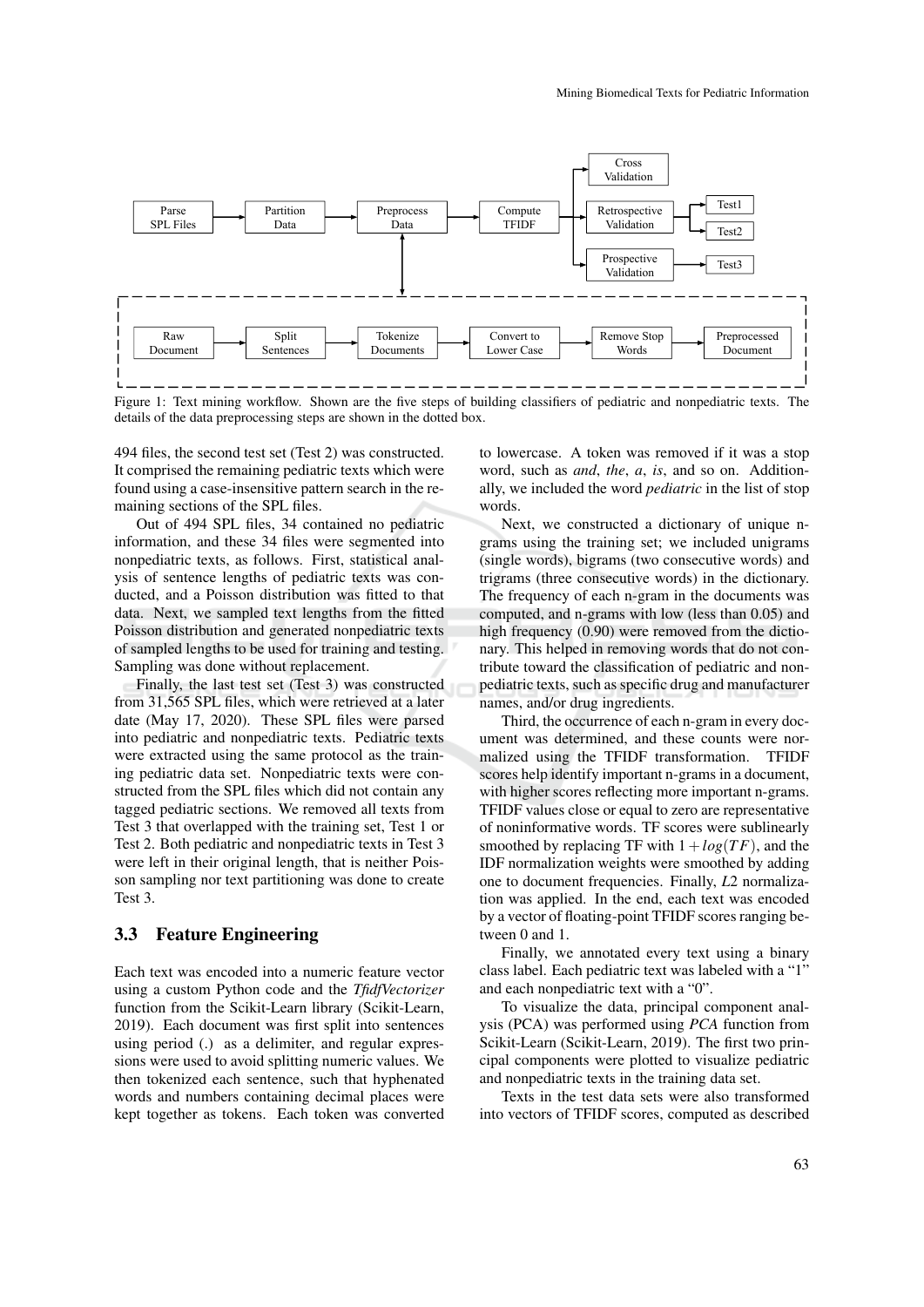above. Notably, to encode test data sets, we used the dictionary that was built from the training texts. Thus, all n-grams found in the test data sets, which were not present in the training dictionary, were ignored during the transformation of the test data sets. Texts in the test data sets were labeled with a "1" to denote a pediatric text or with a "0" to denote a nonpediatric text.

### 3.4 Classifier Training and Validation

We selected three ML algorithms to train our classifiers, namely, k-nearest Neighbors (kNN), Decision Tree (D-Tree), and Support Vector Machines (SVM). These algorithms were selected due to their desirable characteristics, such as their simplicity and interpretability. All classifiers were trained using the same training data set, and training was done with the default parameters in the Scikit-Learn library (Scikit-Learn, 2019).

D-Tree is a simple supervised ML classifier, which distinguishes between the target classes by learning binary decision rules. There exist various variants of the algorithm, and in this work, we used the Scikit-Learn (Scikit-Learn, 2019) library implementation of the Classification and Regression Trees (CART) algorithm (Everitt, 2005).

kNN is another basic classification algorithm which is based on the assumption that similar data points are closer to each other than dissimilar data points (Cover and Hart, 2006). To classify an unseen text, its k-closest texts are identified, and the majority class of the neighbors is used to assign the label to the unseen text. We used the Euclidean distance function, which is a commonly used distance metric in the implementations of the kNN algorithm (Hu et al., 2016). The kNN algorithm is easy to implement as it does not need any assumptions about the underlying data distribution and we used the Scikit-Learn (Scikit-Learn, 2019) library implementation.

SVM is a supervised machine learning classifier which learns a separating hyperplane between the two classes (Chang and Lin, 2011). In a two-dimensional space, this hyperplane corresponds to a line between the two target classes in the training data set. The tuning parameters for the SVM algorithm are the kernel, regularization and gamma. Kernel defines the higher dimension where the separating hyperplane is to be computed. Regularization defines the extent of permissible misclassification. Gamma defines to what extent the data points should be considered while computing the separating line. The Sequential Minimal Optimization algorithm (Fan et al., 2005), implemented in the Scikit-Learn library, was used to train

SVM classifiers.

In the validation experiments, five metrics were used to assess performance, namely, accuracy, precision, recall, F1 score, and area under the Receiver Operating Characteristic (ROC) curve (AUC).

### 3.4.1 Experiment 1: Cross-validation

Cross-validation is a common resampling technique used to evaluate and compare the performance of the ML models (Refaeilzadeh et al., 2009). To implement a cross-validation experiment, we split the training data set into 10 folds and used 9 folds for training and the remaining 1 part of the data for validation. The training data set was shuffled prior to splitting, and stratified partitioning was used to ensure that the distribution of labels in each fold was similar to the distribution of class labels in the original training data set. Ten ROC curves were constructed for each classifier, and AUC scores were averaged across the 10 folds.

#### 3.4.2 Experiment 2: Retrospective Validation

In the second experiment, we evaluated each classifier by retrospective validation (Prospective and retrospective cohort studies, 2019). In this experiment, classifiers were trained on the entire training data set, and the best models were used to predict the class labels of the two test data sets, Test 1 and Test 2. Because the true class labels of these two data sets were known, this experiment evaluated the generalizability of each model. Moreover, this experiment examined the accuracy of our models on the data set acquired using a different data collection protocol.

#### 3.4.3 Experiment 3: Prospective Validation

In the third experiment, the objective was to accurately label pediatric and nonpediatric texts in a large collection of texts, which were retrieved at a time different from the collection date of the training data set. This experiment evaluated the feasibility of an automated text classification on a large unseen collection of texts.

# **RESULTS**

## 4.1 Construction of the Data Sets

ML classifiers automatically learn relationships between features of the data and their class labels. Because they learn these relationships from labeled data,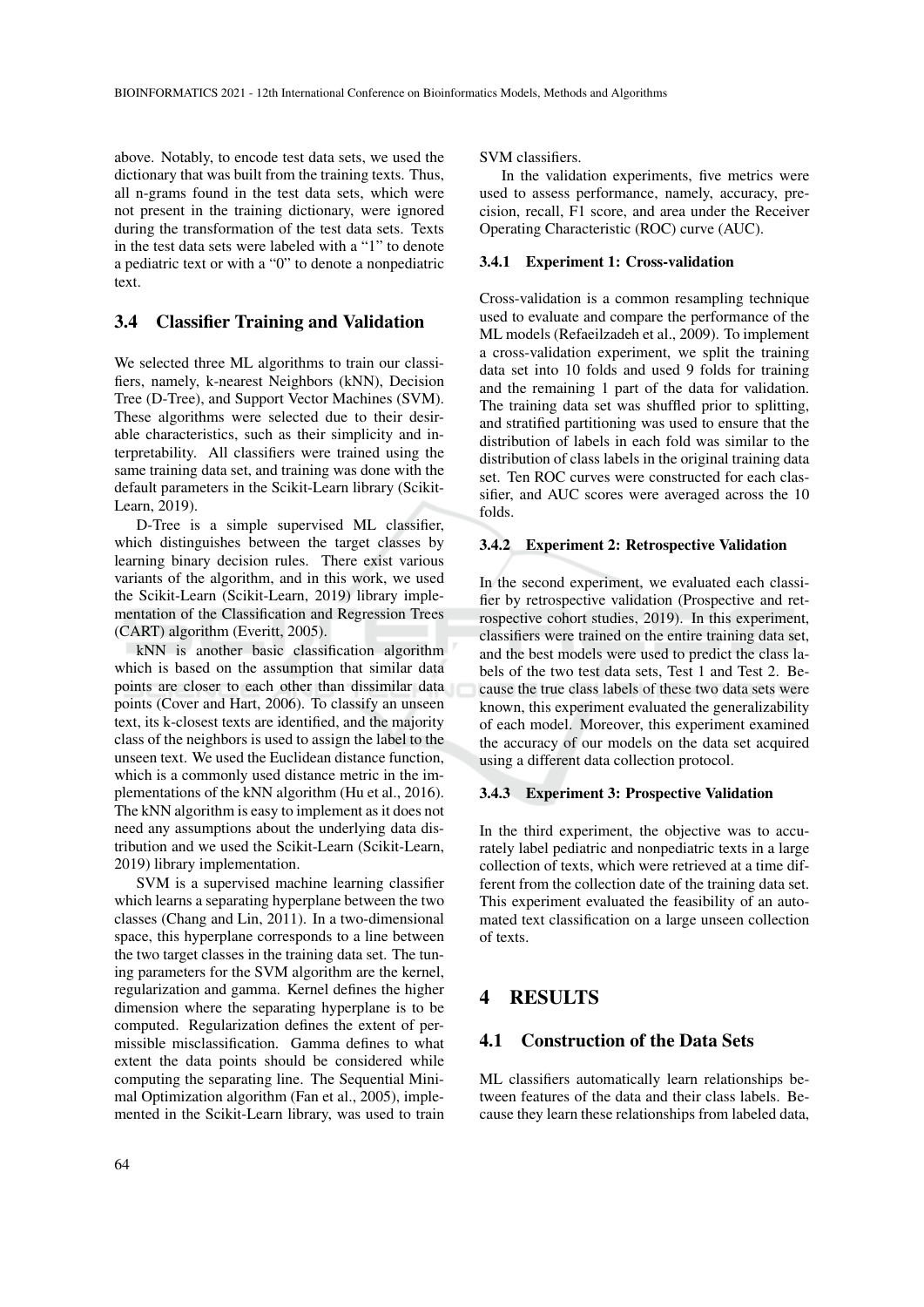it is important to collect, pre-process and annotate training and testing data sets. We performed two data collections, separated in time by approximately one year. The first data collection was used to construct the training set and two test sets, Test 1 and Test 2. The second data collection was used to construct Test 3. The training data set comprised 407 pediatric and 1,524 nonpediatric texts ((Table 1). Test 1 and Test 2 data sets were smaller, with 20 to 33 pediatric texts, and 34 nonpediatric texts. The number of pediatric texts in Test 3 was 28,720 compared with 2,845 nonpediatric texts.

Table 1: Number of texts in training and test data sets.

|                     | Pediatric | Nonpediatric | Total  |
|---------------------|-----------|--------------|--------|
| <b>Training Set</b> | 407       | 1524         | 1931   |
| Test 1 Set          | 20        | 34           | 54     |
| Test 2 Set          | 33        | 34           | 67     |
| Test 3 Set          | 28,720    | 2.845        | 31,565 |

On average, pediatric texts in the training data set comprised 5.98 sentences and about 97.05 words, excluding stop words. Texts with a single sentence were over-represented, and the longest pediatric text contained 47 sentences. In Test 1, the average number of sentences and words was 7.65 and 140.05, respectively, and one-sentence texts were over-represented. In Test 2 data set, text lengths were 6.21 sentences and 88.18 words, on average.

Thirty-four SPL files from the first collection did not contain pediatric information. These files were used to create nonpediatric texts. The composition of these nonpediatric texts differed from the composition of pediatric texts. More specifically, the texts comprised, on average, 138.65 sentences and ranged between 30 and 595 sentences. Additionally, the number of words in these nonpediatric texts ranged between 300 and 8,071. Therefore, we post-processed nonpediatric texts to create a sufficient number of nonpediatric texts for training and testing.

We made the sentence distribution of nonpediatric texts follow the sentence distribution of pediatric segments. More specifically, a shifted Poisson distribution with mean of 1 was fitted to the distribution of sentence lengths in pediatric texts. Considering that texts with length of 1 may not generate meaningful tokens, we sampled from the Poisson distribution with the mean of 2, and implemented a shift of 1 to the right to make sure that sampling does not return empty sentences with lengths of 0. For instance, if the sampled value from the Poisson distribution was 2, then it would be shifted to 3. Thus, 3 consecutive sentences would be sampled from the 34 nonpediatric texts to generate shorter texts.

All texts in Test 3 were kept in their original lengths. Notably, while there were fewer nonpediatric texts, on average, they were longer than pediatric texts.

## 4.2 Feature Engineering and Encoding

We constructed a common dictionary of all unique unigrams, bigrams, and trigrams from the training texts. In all, 115 such n-grams were extracted from the training set, and they were used to compute TFIDF scores for each text. The same dictionary of 115 n-grams was used to compute the TFIDF scores of texts in Test 1, Test 2, and Test 3.

To better understand the data, we performed a principal component analysis of the TFIDF scores in the training data set. Even though the first two principal components only explained 10.67% variance of the data, there was still a clear separation between the pediatric data points and nonpediatric data points (Fig. 2, left).

We observed the presence of a region where 38 pediatric and 831 nonpediatric texts overlapped. This region is defined by the values of the first principal component ranging from -0.1 to 0.1 (x-axis) and by the values of the second principal component ranging from -0.15 to 0.0 (y-axis). Notably, most nonpediatric texts in Test 1 concentrated in this overlapping region. The projection of Test 2 onto the principal components of the training set was similar. Most pediatric texts had scores between 0.2 and 0.6 for the first principal component and between -0.1 and 0.2 for the second principal component, respectively. Test 3 had a similar distribution.

#### 4.3 Experiment 1: Cross-validation

Three ML algorithms were evaluated by crossvalidation, namely, kNN, D-Tree and SVM. In this experiment, the SVM model showed the strongest performance in the 10-fold cross-validation, achieving an average AUC of 0.98 (Fig. 3, right). Notably, SVM performance was consistent across the 10 validation experiments. Its standard deviation of AUC scores was 0.01. Both, kNN and D-Tree classifiers, had high accuracy as well. The average AUC scores of the kNN and D-Tree classifiers were 0.96 and 0.94, respectively (Fig. 3, left and middle). However, there was significantly more variation in the AUC scores in the different folds. The standard deviation of AUC scores of kNN was 0.02, while that of D-Tree was 0.03.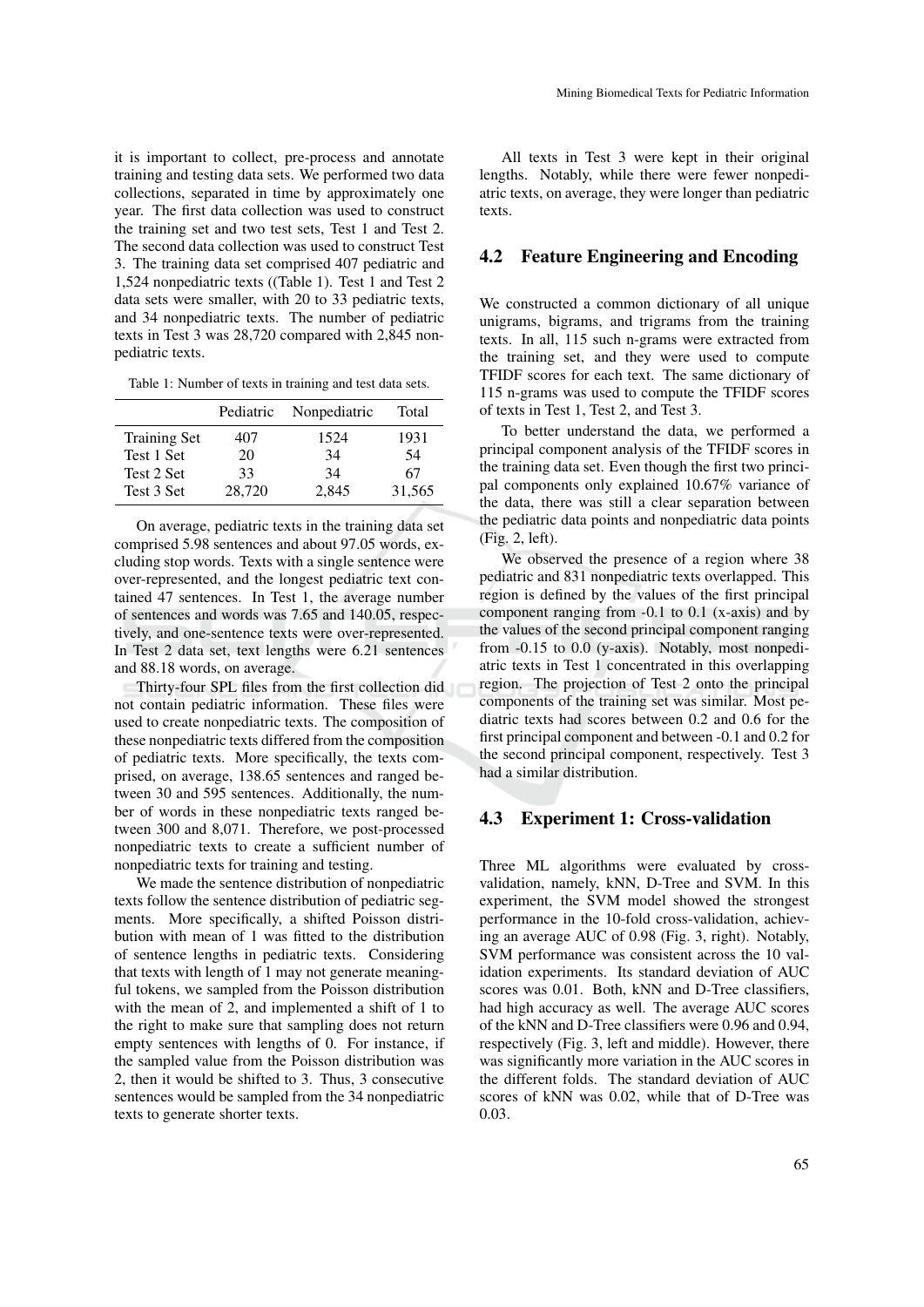

Figure 2: Visualization of the first two principal components of pediatric and nonpediatric texts. First principal component is shown on the x-axis and the second principal component on the y-axis. Pediatric texts are denoted by the orange circles and nonpediatric texts by the cornflower blue circles. Left: Training set. Middle: Test 1 projected onto the principal components of the training set shown with grey circles. Right: Test 2 projected onto the principal components of the training set shown with grey circles.



Figure 3: Receiver Operating Characteristic Curves of 10-fold cross-validation of three classifiers. Shown are ROC curves of kNN, D-Tree, and SVM classifiers. True positive rate is plotted on the y-axis and false positive rate on the x-axis. Red line denotes the average ROC curve from the 10-fold cross-validation, and the dotted line indicates the performance of a random guess. The gray region is  $\pm 1$  standard deviation of the ROC curves in the 10-fold cross-validation. Left: kNN. Middle: D-Tree. Right: SVM.

# 4.4 Experiment 2: Retrospective Validation

In this experiment, we trained the three classifiers using the entire training data set and evaluated their predictive performance using Test 1 and Test 2. The success of this experiment is defined by how well classifiers predict the labels for the test data sets.

All three classifiers, kNN, D-Tree and SVM, were trained using their default parameters. For the kNN classifier, *Euclidean distance* was used to compute the distance between neighborhood points and the number of neighbors was set to  $k = 5$ . For the D-Tree classifier, *criterion = Gini impurity* was used for learning. For the SVM, *kernel = radial basis function*, *gamma = 'scale'* and *probability = True* were used.

We did not carry out a grid search for the best parameters, since our main objective is to show the utility of the ML predictors for the classification of pediatric information, rather than building the most accurate model via hyperparameter optimization. However, parameter tuning could be easily implemented using a grid search in Python's Scikit-Learn library.

Next, the trained classifiers were used to predict labels of all texts in Test 1 and Test 2. Both, kNN and D-Tree performed well; the kNN classifier reached F1-score of 0.97 and AUC score of 0.98, while the D-Tree classifier reached F1-score of 0.98 and AUC score of 0.99 (Table 2). Out of the three classifiers, SVM had the best performance, achieving an accuracy of 1.00 in Test 1. Considering how Test 1 and Test 2 were constructed, this result was expected. Test 1 was built from pediatric sections that were very similar in their writing style to those in the training set.

In predicting labels in Test 2, D-Tree outperformed kNN, and the D-Tree classifier reached F1 score of 0.92 and AUC score of 0.92, while the kNN classifier reached F1-score of 0.84 and AUC score of 0.86. Again, SVM had the best performance. It reached F1-score of 0.94 and AUC score of 0.94 (Table 2). The decrease in the performance of all classifiers was expected because texts in Test 2 do not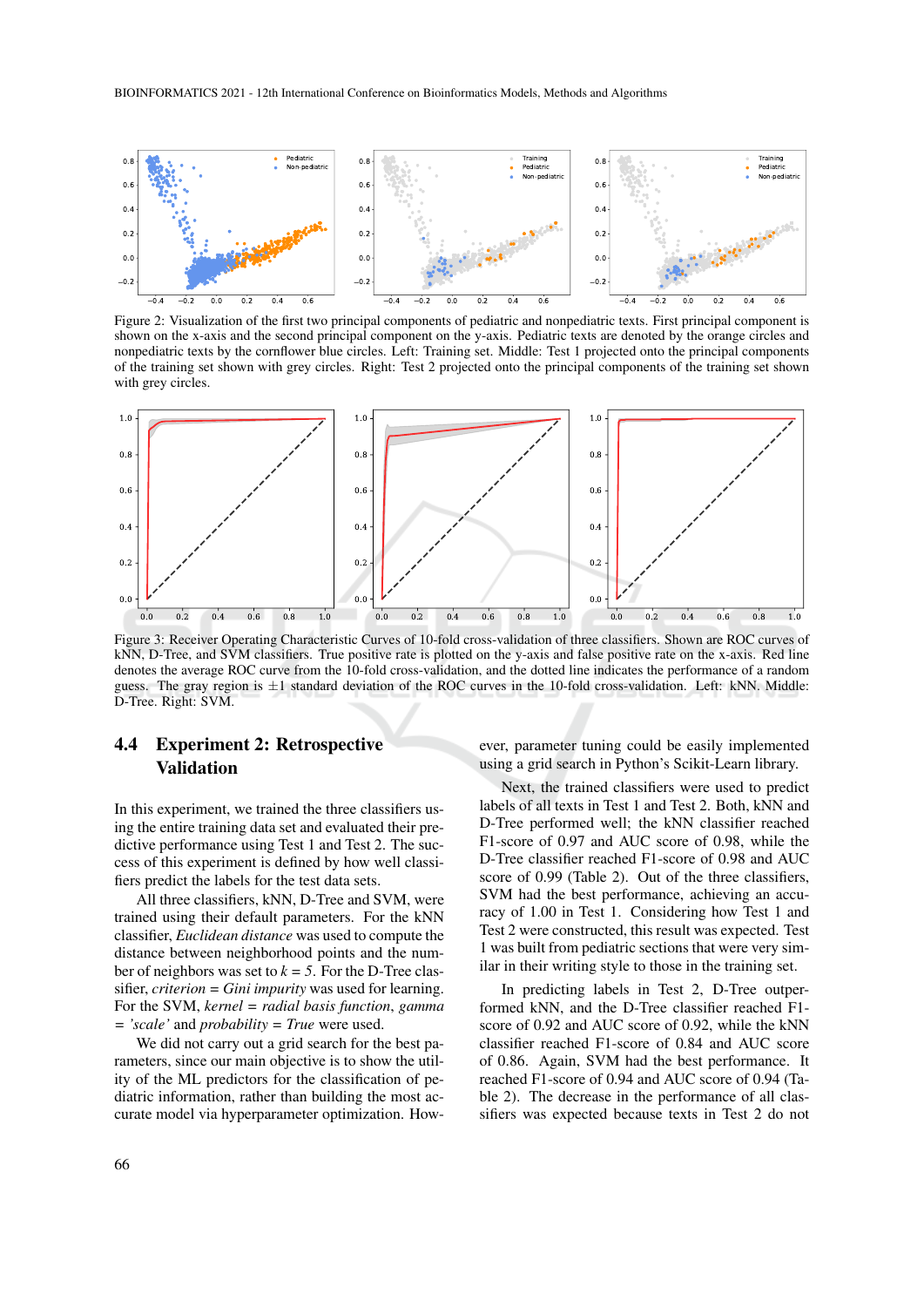| <b>Metrics</b>        | Test 1 |        |            | Test 2 |        | Test 3     |      |        |            |
|-----------------------|--------|--------|------------|--------|--------|------------|------|--------|------------|
|                       | kNN    | D-Tree | <b>SVM</b> | kNN    | D-Tree | <b>SVM</b> | kNN  | D-Tree | <b>SVM</b> |
| Accuracy              | 0.98   | 0.98   | 1.00       | 0.87   | 0.93   | 0.94       | 0.91 | 0.89   | 0.94       |
| Precision             | 1.00   | 0.95   | 1.00       | 1.00   | 1.00   | 1.00       | 0.99 | 0.97   | 1.00       |
| Recall                | 0.95   | 1.00   | 1.00       | 0.73   | 0.85   | 0.88       | 0.91 | 0.91   | 0.94       |
| F <sub>1</sub> -score | 0.97   | 0.98   | 1.00       | 0.84   | 0.92   | 0.94       | 0.95 | 0.94   | 0.97       |
| ROC AUC               | 0.98   | 0.99   | 1.00       | 0.86   | 0.92   | 0.94       | 0.92 | 0.80   | 0.96       |

Table 2: Performance of classification models in three validation experiments. Test 1 reports 10-fold cross-validation experiments. Test 2 and Test 3 refer to retrospective and prospective validation, respectively.

necessarily come from the PEDIATRIC USE sections of the SPL files. Although they refer to pediatric information, these texts originated from other sections of the drug labels and may contain auxiliary details. Therefore, these texts are more challenging to classify yet they are important to detect.

# 4.5 Experiment 3: Prospective Validation

In the last experiment, we trained the three classifiers using the entire training set, and predicted labels for all texts in a large Test 3. This experiment evaluates the scenario closer to the intended application in a real setting. In practice, the size of the data available for training is much smaller compared to the number of texts to be classified. Thus, by training with a smaller data set and by predicting labels of a much larger data set, information could be gained about classifier's utility. Moreover, our training data set comprised TFIDF scores computed from much shorter texts than those present in Test 3. In this experiment, we observed that kNN outperformed D-Tree in all metrics, where kNN reached F1 score of 0.95 and AUC score of 0.92, while D-Tree reached F1 score of 0.94 and AUC score of 0.80. SVM also classified the input data well, achieving the F1 score of 0.97 and AUC score of 0.96 (Table 2).

## 4.6 Evaluation of Feature Importance

Dictionary, which was used for computing TFIDF scores of texts, comprised 115 n-grams and consisted of unigrams, bigrams and trigrams. In ML, it is desirable to include the fewest number of the simplest features to avoid overfitting and to increase the interpretability of the results. Therefore, we examined the effect of including bigrams and trigrams into the set of features prior to computing the TFIDF scores. More specifically, we evaluated if the inclusion of the higher order n-grams improved classifier's performance. Therefore, we computed two feature sets, one comprised 115 n-gram TFIDF scores and the second contained 261 unigram TFIDF scores only. All three classifiers, kNN, D-Tree, and SVM, were separately trained with the n-gram TFIDF scores and unigram TFIDF scores, and the entire training set was used to build classifiers.

Results showed that with the inclusion of higher order n-grams, classifiers performed better in most cases, with the exception of the kNN classifier in Test 2. For instance, the SVM classifier trained with the higher order n-grams outperformed the SVM trained with unigrams in all performance metrics (Fig. 4). In Test 2, the unigram kNN outperformed the n-gram kNN with F1-score of 0.96 versus 0.84, and the ngram D-Tree reached F1-score of 0.92 and AUC score of 0.92, while unigram D-Tree reached F1-score of 0.86 and AUC score of 0.88. In Test 3, the n-gram kNN had F1-score of 0.95 and AUC score of 0.92 compared to the unigram kNN with F1 score of 0.96 and AUC score of 0.71. F1-score of the n-gram D-Tree was 0.94 and AUC score was 0.80, while the unigram D-Tree had F1-score of 0.84 and AUC score of 0.74.

We observed that with the unigram TFIDF scores, SVM was still the best-performing model. Interestingly, kNN results were stronger than those of the D-Tree classifier. Among the three classifiers, unigram kNN had the best performance in Test 2. Overall, these results underscore the importance of using multi-word tokens for the accurate classification of pediatric and nonpediatric texts.

Finally, we carried out a feature selection process using *SelectKBest* function from Scikit-Learn (Scikit-Learn, 2019). Because SVM classifier outperformed the other two methods in all three validation experiments, we applied the feature selection process to the SVM model only. Additionally, only Test 2 and Test 3 were used in this experiment, because they were more challenging. Specifically, n-gram features were selected and they were used to train the SVM model, which was tested with Test 2 and Test 3 data sets. The number of selected features, denoted as *k*, was determined, and the search was done with all possible val-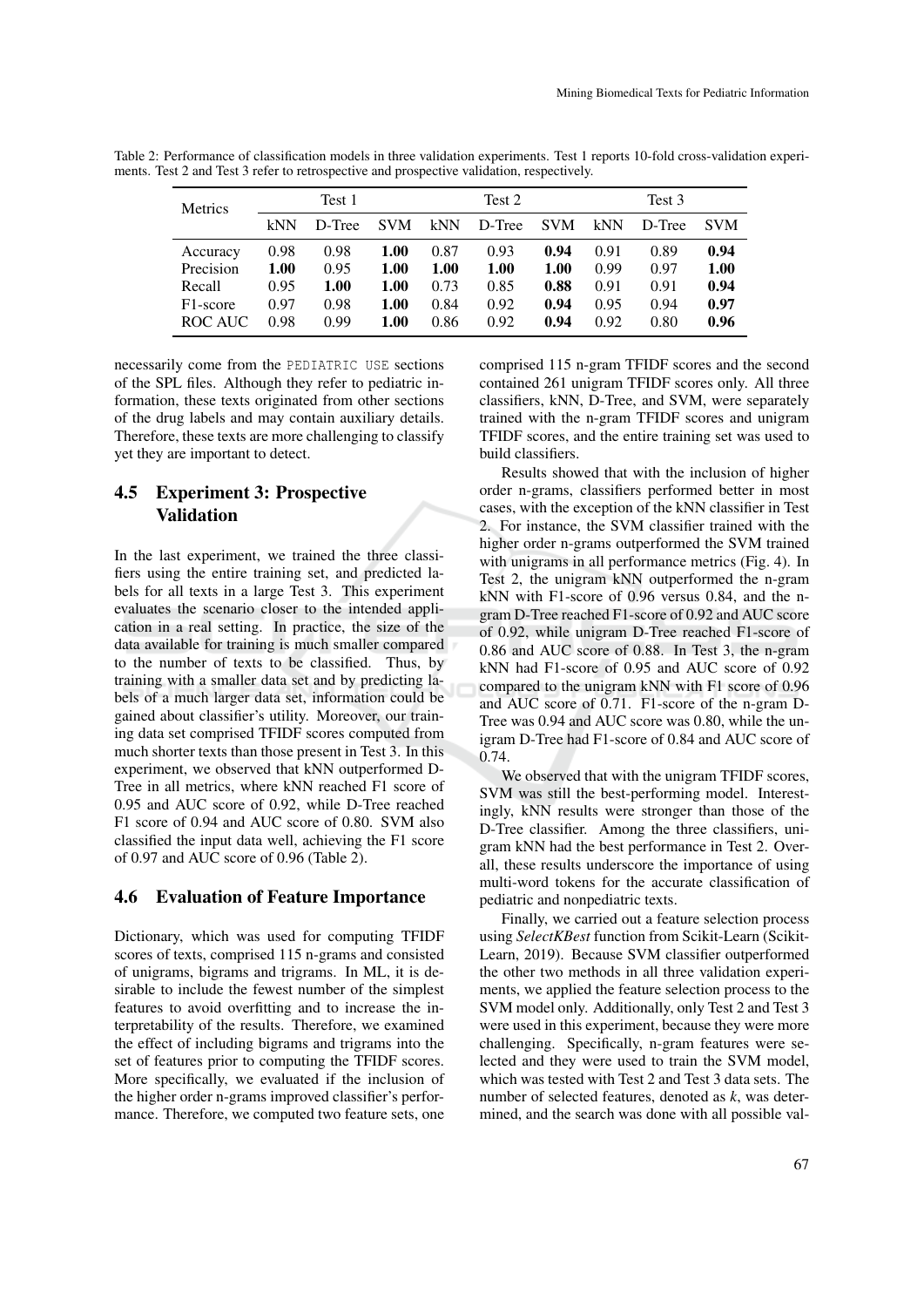#### BIOINFORMATICS 2021 - 12th International Conference on Bioinformatics Models, Methods and Algorithms



Figure 4: Performance of SVM models trained with n-gram TFIDF versus unigram TFIDF scores. Shown are performance metrics of SVM models tested on Test 2 (Left) and Test 3 (Right). Green bars denote n-gram SVM model and red bars refer to unigram SVM model.

ues of *k*, from 1 to 115. The ANOVA F-values were computed for each feature and then sorted. The selected *k* features were the ones with the top *k* ANOVA F-values. Our results show that  $k = 31$  is a reasonable number of features to use (Fig. 5). In Test 2, SVM achieved an accuracy of 0.94, precision of 1.0, recall of 0.88, F1-score of 0.94, and AUC score of 0.94. In Test 3, SVM reached F1-score of 0.96 and AUC score of 0.96. By further increasing the number of selected features, for instance to  $k = 32$ , the performance on Test 3 began to decrease. Even though the performance of SVM with  $k = 100$  on Test 3 was slightly better than that of SVM with  $k = 31$ , the dimension of data needed to be increased from 31 to 100, which is a big change.

## 5 DISCUSSION

Pediatric drug prescribing must rely on scientific evidence about drugs' safe and effective use in this specific population of patients. Yet, drugs are often prescribed to pediatric patients without this evidence due to the challenges of pediatric drug development and evaluation. Stimulated by the legislative actions, more than 1,200 pediatric labeling changes have been submitted to the US FDA since 2002 (Green et al., 2019). Yet, these changes are not easily accessible nor are they machine-readable. Thus, there is a lag in how fast the data becomes available to the public.

This information gap is due to several reasons, including the lack of the standard machine-readable format for disseminating such information. For instance, information about pediatric drug use may appear in several sections of drug product labels, or it may be tagged differently altogether. Even when found in a well tagged section of a drug label, pediatric information may describe patients using diverse keywords

such as neonates, infants, children and adolescents or using specific ages, such as 12, for example. This makes keyword extraction challenging. Finally, while drug developers and regulators often mine regulatory and scientific data as well as data from the electronic health records, insurance claims and so on, such data are not freely and readily available to academic researchers and consumer scientists.

To construct a repository of pediatric information, text documents must undergo manual curation, a time-intensive and labor-intensive process. In an effort to address the paucity of information about drugs' safety and efficacy in pediatric populations, a different approach is needed. We propose to expedite this process by a high throughput text classification using ML algorithms. Our work aims to streamline data analysis by identifying relevant pediatric texts in drug labels, which are updated at a rate of 500 per day.

Tested under three different scenarios, ML predictors showed encouraging results in differentiating between pediatric and nonpediatric information found in SPL files. We selected simple yet interpretable ML methods to construct text classifiers, namely, kNN, D-Tree and SVM. Among these three methods, SVM outperformed the other two in all validation experiments (Table 2). These validation experiments ranged from the 10-fold cross-validation to retrospective validation using small test sets, to prospective validation using a large collection of documents obtained at a later time point.

More specifically, the SVM classifier trained with the multi-word tokens achieved high accuracy of 94%, excellent precision (1.00) and high recall of 0.94% (Table 2). SVM classifiers execute very fast and do not require expensive hardware for text processing. Our results show that the number of multiword tokens can be reduced from 115 to 31 without the loss in accuracy, making the process of classifica-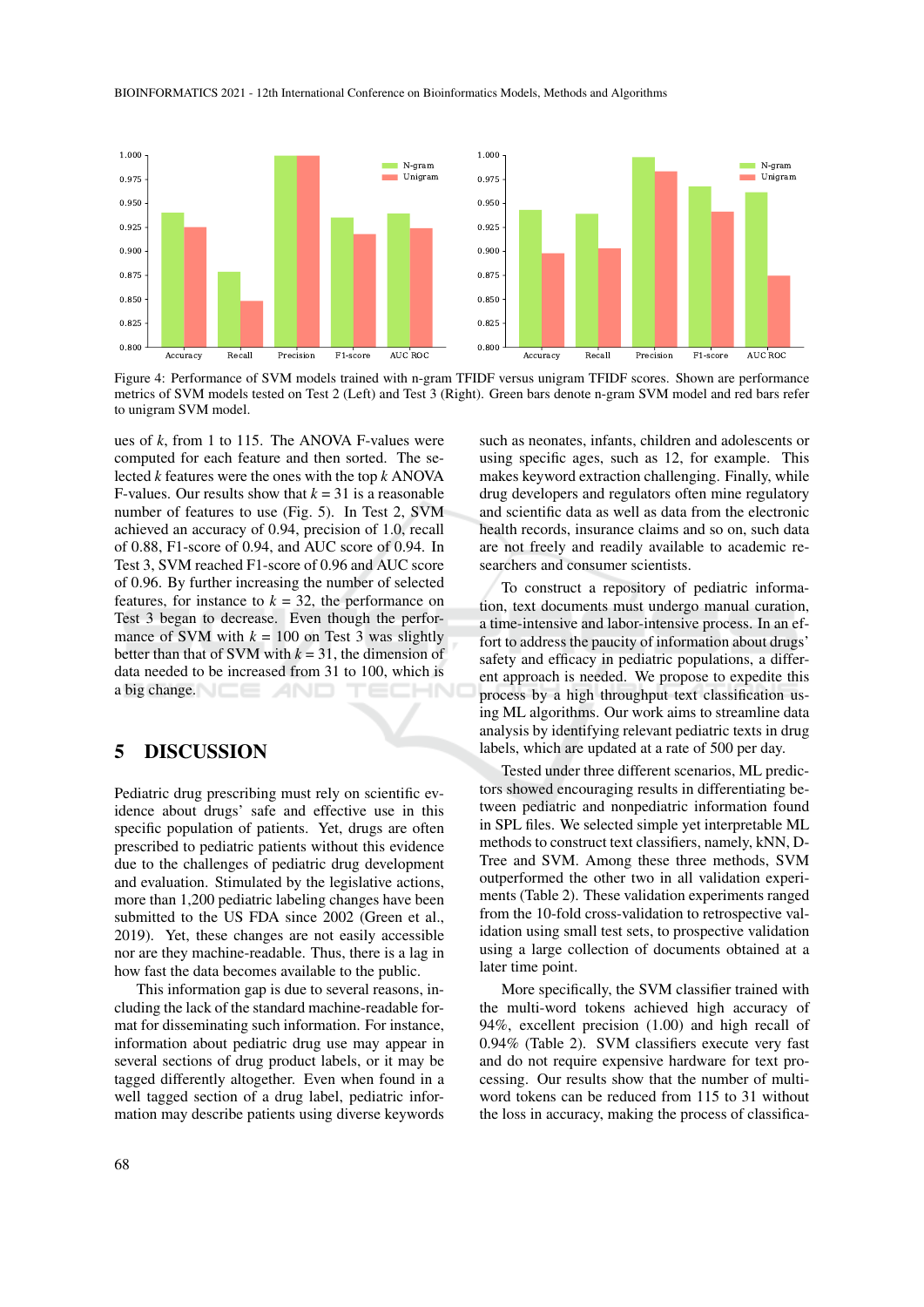

Figure 5: Feature Selection using SelectKBest function. X-axis represents the number of features selected, denoted as k. Y-axis represents the values of performance metrics of SVM model trained with k features on Test 2 (Left) and Test 3 (Right). The gray dotted line represents a selected number of features to use,  $k = 31$ .

tion even faster (Fig. 5).

ML classifiers have become ubiquitous and we investigated their potential in our specific application domain. To overcome the paucity of a well-curated training data set, we used texts extracted from 494 randomly sampled SPL files. Training data set was constructed by extracting texts relevant to pediatric use using a LOINC identifier. LOINC identifiers have been adopted by the FDA as a standard way of formatting the drug product labels.

We decided to train classifiers with a smaller data set, although current public SPL archives contain thousands of files. The motivation behind this was that, in a practical setting, the size of the labeled data is significantly smaller than the size of the data that needs to be classified. For instance, if the classifier were to be applied to the data from the electronic health records, the number of texts to be screened would be far greater than the number of the training texts.

Despite high classification accuracy, some issues may arise from training with a small data set. These issues include outliers, missing values, overfitting and sampling bias. Overfitting was observed, it is seen in the decreased classification performance between cross-validated estimates and testing results. For example, the AUC score of SVM classifiers dropped from the 0.98 (cross-validation) to 0.96 (Test 3) and 0.94 (Test 2). Similar patterns were observed in testing of the kNN and D-Tree classifiers. The estimated AUC score of the kNN classifier decreased from 0.96 in cross-validation to 0.86 for Test 2 and 0.92 for Test 3. Likewise, there was a 0.02% decrease between cross-validated and testing AUC scores for D-Tree in Test 2, and even greater decrease of 0.16% in Test 3 (Fig. 3 and Table 2).

Overfitting is a common problem in ML, and it can be somewhat remedied in several ways, ranging from a manual data review to a consensus voting

on the predicted class. Avoiding extensive parameter tuning and selecting the simplest, interpretable models are the two approaches which we selected to pursue. To train the ML classifiers, all parameters were set to their default values (Section 3), and we used three algorithms that are simple to construct yet yield explainable results. Although overfitting is seen with all three methods, SVM model outperforms the other two approaches, and it seems to be the most stable in its performance. Moving forward, we expect to include texts from other biomedical texts in our training data set, aiming to reduce the overfitting by increasing the diversity of texts.

Some limitations exist in the current work. First, classifiers were validated only with texts extracted from the drug product labels. The vocabulary and the semantics of these texts are tailored for the regulatory submissions. However, it is desirable to apply our method to any text, such as biomedical research literature, clinical trials data, and even social media. The SVM model can be periodically retrained using additional data sources, thus, increasing model's applicability domain. For instance, one could use the current model to classify texts from other sources, then review predicted labels manually and add newly labeled texts to the training set for the creation of a new model.

Second, classifiers were trained using pediatric texts extracted using LOINC identifier for PEDIATRIC USE, which may introduce a bias into the derivation of features, in form of the n-grams derived from these texts. These LOINC identifiers were absent in older SPL files or the SPL files may have been tagged differently. It may be possible that the vocabulary and the semantics of the older texts differ from those that were submitted to the FDA more recently. This is indeed confirmed by our results, in the retrospective and prospective validation. For instance, Test 2 was constructed by scanning through the entire SPL file with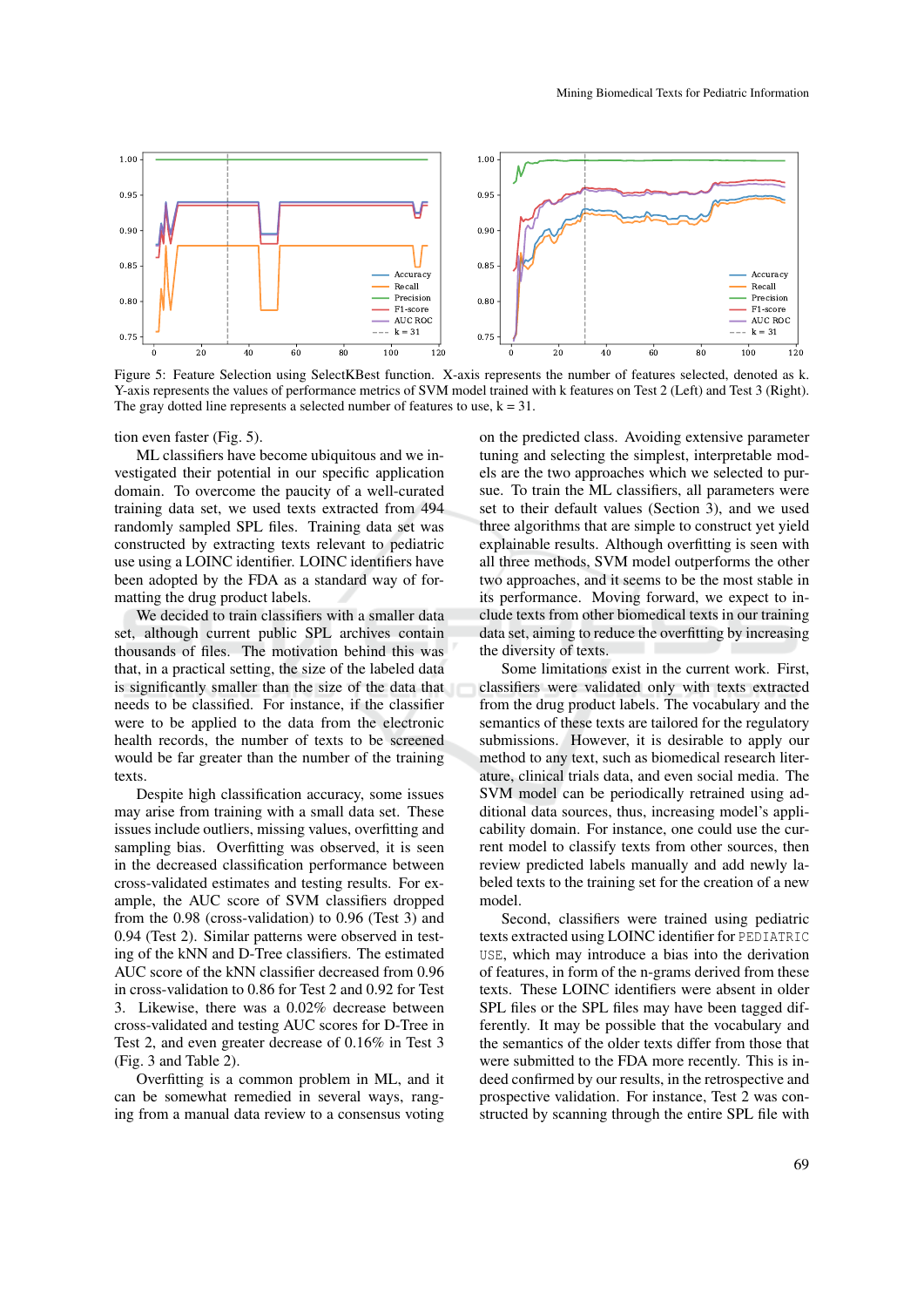a regular expression containing the word "pediatric". Thus, texts in Test 2 may have a different sentence structure than those in the training set. There was also a noticeable decrease in the accuracy of the trained classifiers when they were tested with Test 3, which may be explained by a much richer vocabulary found in Test 3. More specifically, the number of unique ngrams computed for Test 3 was 424 compared to only 115 found in the training set. On the other hand, all classifiers performed strongly in Test 1, which resembled training set very closely. This underscores the importance of testing classifiers with a variety of the test data sets, obtained from different sources, as has been proposed in this work.

To address the potential concerns about the small size of the training data set, we conducted the following experiment. We trained all three classifiers using Test 3 data set of 31,565 texts, and tested these classifiers using the data set comprising 1,931 texts. We note that these two data sets do not overlap, that is they do not have any texts in common. In this experiment, all three classifiers were able to perfectly divide pediatric and nonpediatric texts; all performance metrics were 1.00. We point out that these results may not be representative of the future application of the current method, as is shown by our prospective validation (Table 2).

## 6 CONCLUSION

Rapid and accurate data acquisition and collection is a prerequisite step in the development of methods and tools in bioinformatics and biomedical data sciences. Often, data collection is done manually, requiring scientists to read and annotate large libraries of biomedical and life science publications. We demonstrated a viable approach to expedite the data collection process by combining tools from text mining and machine learning. We applied our approach to an important problem of identifying texts that contain information relevant to the safety and efficacy of drugs in pediatric patients. This vulnerable population of patients is not included in the clinical studies of drugs, and remains exposed to the "off-label" prescribing. Such exposure is due to the insufficient evidence about drugs' safety and efficacy in pediatric patients, arising from the small size of pediatric study groups, stratification of the pediatric age groups and differences in the development and maturation of pediatric patients (Mulugeta et al., 2018). Additionally, existing computational tools are mostly targeted towards the analyses of averaged and age-agnostic data sets and molecular processes.

We designed, implemented and evaluated a text processing pipeline based on machine learning and showed that despite the diversity in formats, styles and terms, our SVM classifier can accurately predict whether they contain the information relevant for pediatric prescribing. The binary SVM classifier achieved high accuracy of 0.98 in the 10-fold crossvalidation experiments, where it outperformed two other ML classifiers, kNN and D-Tree. In two additional validation experiments, the SVM model also achieved high classification accuracy of 0.94, again outperforming the other two predictors. Our experimental results indicate that it is important to train classifiers with features derived from a dictionary of unigrams, bigrams and trigrams rather than from single words. Although a more powerful machine learning, such as deep learning, could be used instead of SVM, we opted for the less complex and interpretable models. Future work will focus on the applications of the trained SVM classifier in profiling of biomedical literature and clinical trials with the goal of extracting new knowledge.

# ACKNOWLEDGEMENTS

The authors thank Wendy Lee and Ching Seh Mike Wu for helpful discussions.

#### BLIC ATIONS **REFERENCES**

ECHNO

- Bisgin, H., Liu, Z., Fang, H., Xu, X., and Tong, W. (2011). Mining fda drug labels using an unsupervised learning technique-topic modeling. *BMC bioinformatics*, 12:S11.
- Chang, C.-C. and Lin, C.-J. (2011). Libsvm: A library for support vector machines. *ACM Trans. Intell. Syst. Technol.*, 2(3):27:1–27:27.
- Cover, T. and Hart, P. (2006). Nearest neighbor pattern classification. *IEEE Trans. Inf. Theor.*, 13(1):21–27.
- DailyMed (2019). (Accessed on 8/31/2019).
- Demner-Fushman, D., Fung, K. W., Do, P., Boyce, R. D., and Goodwin, T. R. (2018a). Overview of the tac 2018 drug-drug interaction extraction from drug labels track. In *Proceedings of the Text Analysis Conference (TAC 2018)*.
- Demner-Fushman, D., Shooshan, S. E., Rodriguez, L., Aronson, A. R., Lang, F., Rogers, W., Roberts, K., and Tonning, J. (2018b). A dataset of 200 structured product labels annotated for adverse drug reactions. *Scientific data*, 5:180001.
- Deshmukh, S. and Khuri, N. (2018). Pediatricdb: Data analytics platform for pediatric healthcare. In *2018 Thirteenth International Conference on Digital Information Management (ICDIM)*, pages 216–221. IEEE.